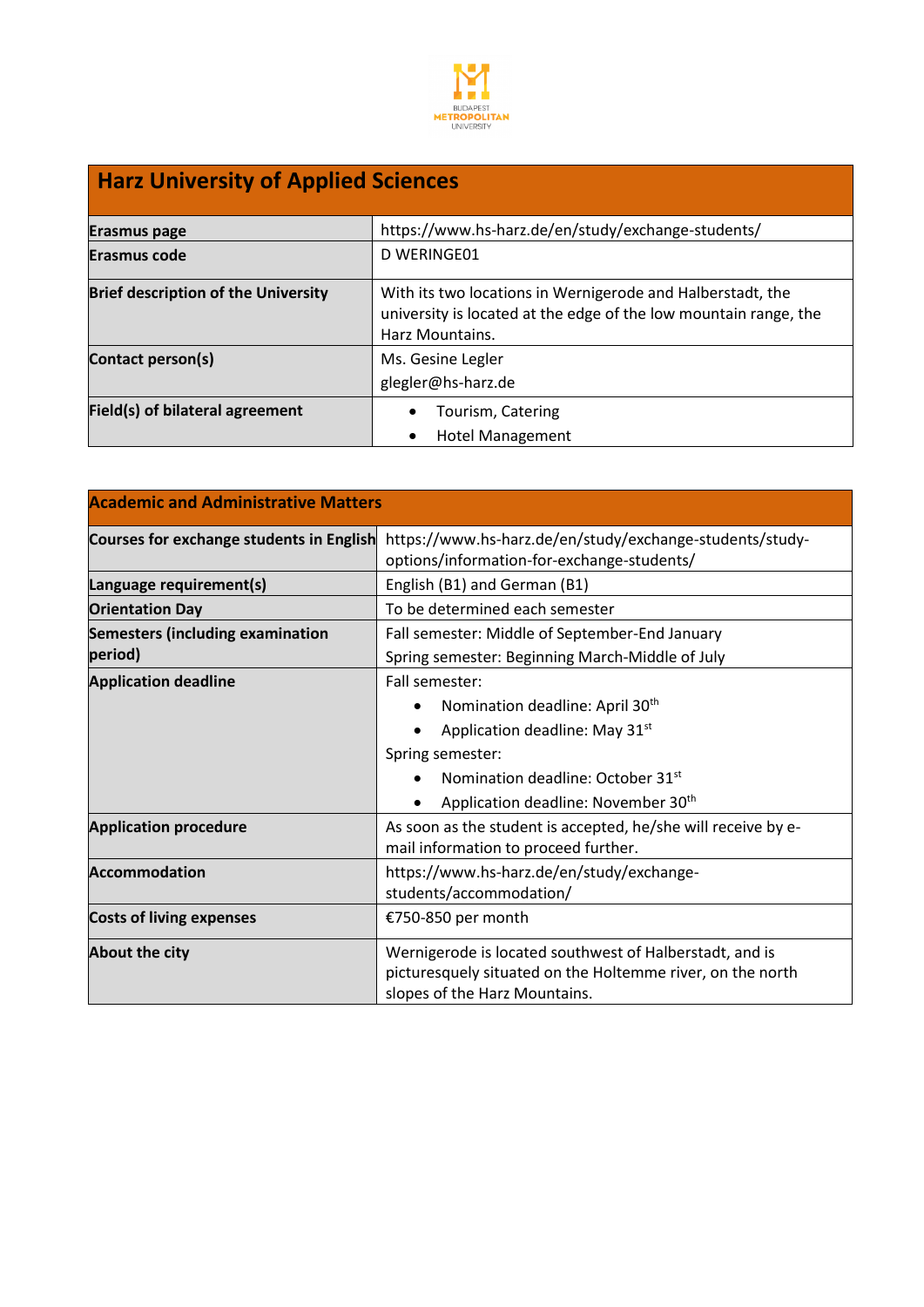## A Hochschule Harz

Harz University of Applied Sciences

## **INFORMATION SHEET 2017/2018**



| <b>INSTITUTIONAL INFORMATION</b> |                                                                                                                                                               |                          |
|----------------------------------|---------------------------------------------------------------------------------------------------------------------------------------------------------------|--------------------------|
| <b>Full name of institution</b>  | <b>Harz University of Applied Sciences</b>                                                                                                                    |                          |
| <b>Erasmus Code</b>              | <b>D WERNIGE 01</b>                                                                                                                                           |                          |
| <b>International Office</b>      | Address: Friedrichstr. 57-59, 38855 Wernigerode, Germany<br>Fax: +49 (0) 3943 659 155<br>+49 (0) 3943 659 150<br>Phone:<br>international@hs-harz.de<br>Email: |                          |
| Website                          | https://www.hs-harz.de/en/                                                                                                                                    |                          |
| <b>Contact Person</b>            | <b>Function</b>                                                                                                                                               | <b>Email/Phone</b>       |
| <b>Mrs Katja BETKER</b>          | <b>Head of International Office</b>                                                                                                                           | international@hs-harz.de |
|                                  |                                                                                                                                                               |                          |
| Ms Kathrin TEICHMANN             | <b>Outgoing Student Advisor (excl. Double</b><br>Degree)                                                                                                      | outgoing@hs-harz.de      |
| Mrs Claudia SCHINKEL             | Outgoing Student Advisor (only Double<br>Degree)                                                                                                              | cschinkel@hs-harz.de     |
| <b>Mrs Elke STACKFLETH</b>       | International Student Advisor (full degree<br>programmes)                                                                                                     | incoming@hs-harz.de      |

| <b>APPLICATION</b>                                   |                                                                                                                                                                                                                   |                          |
|------------------------------------------------------|-------------------------------------------------------------------------------------------------------------------------------------------------------------------------------------------------------------------|--------------------------|
|                                                      | Spring/ Summer Semester                                                                                                                                                                                           | October 31 <sup>st</sup> |
| nomination deadlines                                 | Autumn/ Winter Semester                                                                                                                                                                                           | April 30 <sup>st</sup>   |
|                                                      | Spring/ Summer Semester                                                                                                                                                                                           | November 30th            |
| application deadlines                                | Autumn/ Winter Semester                                                                                                                                                                                           | May 31 <sup>st</sup>     |
| Documents to be submitted<br>with online application | <b>Official Transcript of Records</b><br>Passport Copy (valid for the duration of stay)<br>Passport Photo<br>٠<br>Evaluation of Language Skills (German and/or English)<br>$\bullet$<br>Proof of Health Insurance |                          |

| <b>ACADEMIC CALENDAR 2017/18</b>                                 |                                          |                                          |
|------------------------------------------------------------------|------------------------------------------|------------------------------------------|
|                                                                  | <b>Autumn/Winter Semester</b>            | <b>Spring/Summer Semester</b>            |
| <b>Suggested Arrival Date</b>                                    | 10./11.09.2017                           | (est.) 08./09.03.2018                    |
| <b>Orientation</b>                                               | 13. - 18.09.2017                         | (est.) 10. - 14.03.2018                  |
| <b>Semester Dates</b>                                            | 19.09.2017 - 31.01.2018<br>(incl. Exams) | 15.03.2018 - 20.07.2018<br>(incl. Exams) |
| <b>Semester Breaks</b>                                           | 23.12.2017 - 03.01.2018 (Christmas)      | 30.03.2018 - 02.04.2018 (Easter)         |
| https://www.hs-harz.de/en/university/about-us/academic-calendar/ |                                          |                                          |